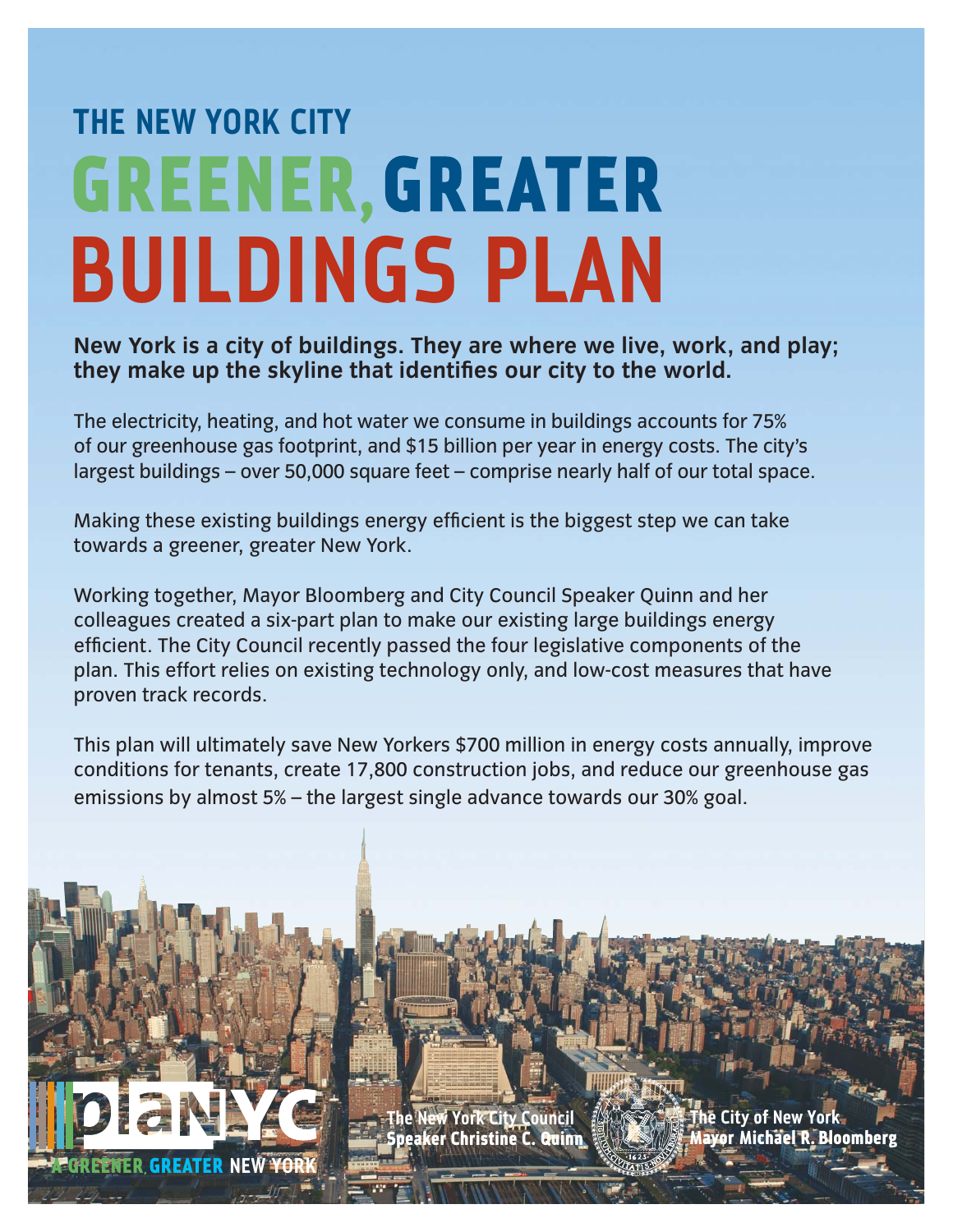## The Greener, Greater Buildings Plan promotes cost-effective steps to create significant economic and environmental impacts.

### CREATES JOBS

This package will create 17,800 construction-related jobs in energy auditing, retro-commissioning, upgrading lighting, and maintaining equipment. Some of these will be new jobs, while some will be additional work for current skilled workers.

### **SAVES MONEY**

Efficiency improvements will pay for themselves and building owners will start saving money quickly. With the high energy prices New Yorkers pay, using less energy is critical to staying competitive.

### IMPROVES OUR ENVIRONMENT

75% of New York City's carbon footprint comes from energy used in buildings. The 4.75% citywide carbon reduction impact of this package is more than the entire carbon emissions of Oakland, CA.

### STIMULATES THE ECONOMY

Building owners will be encouraged to comply in advance, to create jobs and savings now. Upgrades would only begin to be required by 2013.

#### **WHERE DO WE USE ENERGY?**

New York City's large buildings account for approximately 45% of our total energy consumption. Everybody needs to save, but the Greener, Greater Buildings Plan addresses almost half of our consumption by improving the largest users first.

#### **ENERGY USE IN NEW YORK CITY, 2008\***



#### **WHAT IS RETRO-COMMISSIONING?**

Retro-commissioning is a process that improves the energy efficiency performance of existing base building systems, essentially like a tune-up for an automobile. In well-operated buildings, many of these steps are already standard procedure. The retro-commissioning process usually pays for itself in one year or less. Required actions within the retro-commissioning process include:

#### **Operating protocols, calibration, and sequencing**

- Properly calibrate heating, ventilation, and air conditioning (HVAC) controls and sensors
- Ensure ventilation rates are appropriate for the current facility requirements •
- Check domestic hot water systems to ensure proper temperature settings •
- Ensure light levels are appropriate and controls are functioning properly •

#### **Cleaning and repair**

- Clean HVAC equipment, filters, and light fixtures
- Replace steam traps as required to maintain efficient operations
- Tune boilers for optimal efficiency
- Insulate large pipes for hot and chilled water and steam

#### **Training and documentation**

- Ensure all permits for HVAC, electrical, and plumbing equipment are in order •
- Provide operations and maintenance staff with appropriate training •
- Implement operational and maintenance record-keeping procedures •
- Ensure manuals and maintenance contracts are on-site and accessible to operators •

\* Energy use (BTU) and carbon emissions are closely related but not exactly the same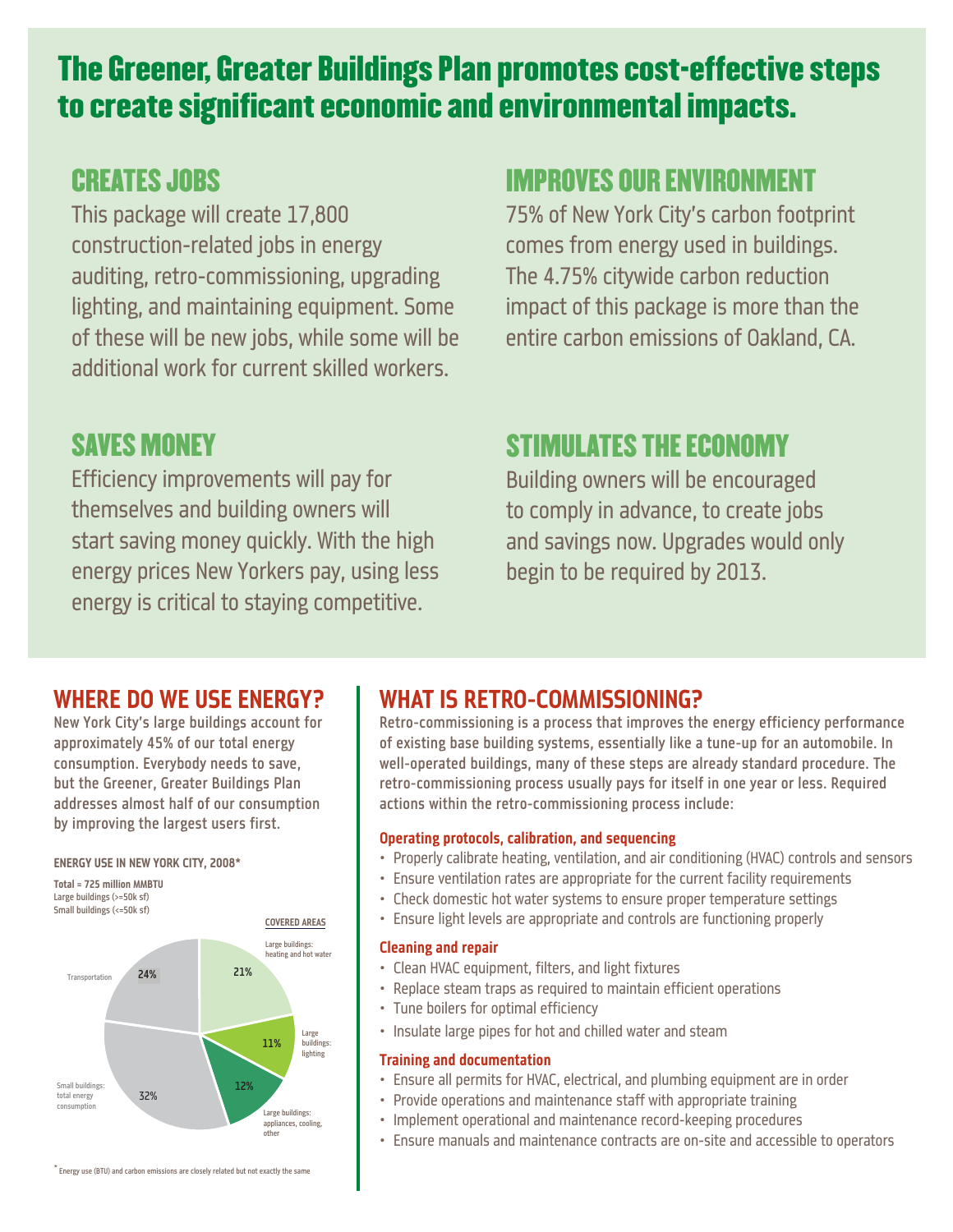## New York City's comprehensive six-point plan to improve energy efficiency in existing buildings:

## **1 New York City<br>2 Energy Code** Energy Code

Today, our energy standards are controlled by a New York State code that includes a critical loophole – one that no other state has – that allows inefficient equipment to be replaced with similarly inefficient equipment. This legislation creates a local New York City Energy Code and eliminate this unique loophole. This means when a renovation takes place in one of NYC's one million buildings, new equipment will have to meet current standards, resulting in energy reductions and cost savings.



You can't manage what you don't measure. This legislation requires large buildings to conduct an annual analysis of energy consumption using a free, online tool provided by the U.S. Environmental Protection Agency. Building owners need only know basic information about their building and have their energy bills on hand. Benchmarking provides a simple and effective tool for owners and potential purchasers alike to compare buildings' energy consumption with similar buildings, to start to understand how efficiently it is running. The law will not require residential tenants to disclose information to a landlord.

# **Fig. 3 Green Workforce Communist Communist Communist Communist Communist Communist Communist Communist Communist Communist Communist Communist Communist Communist Communist Communist Communist Communist Communist Communis**

These energy-saving improvements require a skilled workforce and create 17,800 construction-related jobs. To ensure that New Yorkers have these skills, the City is partnering with real estate and labor to identify the qualifications and training workers will need to perform these new green jobs. Because building upgrades will be a key economic driver in the new green economy, the New York State Energy Research and Development Authority (NYSERDA) and the U.S. Green Building Council will work with the City to design and fund the training that is required.

## 2 Lighting Upgrades and<br>2 Sub-Metering Sub-Metering

A fifth of all NYC's energy is used in lighting – and lighting upgrades routinely pay for themselves in a few years. This legislation requires all large buildings to upgrade their lighting over the next 15 years. The requirement will not apply to residential living spaces. Non-residential tenant spaces over 10,000 square feet are required to be sub-metered by 2025. Sub-metering requires building owners to provide a monthly statement of electricity consumption and charges in certain large tenant spaces.

# Retro-Commissioning

Smart energy-saving investments pay for themselves, but knowing which ones work in an individual building requires an energy audit. This legislation requires large buildings to conduct an energy audit once every ten years, and to undertake energy-efficient maintenance practices as part of a retro-commissioning process. On average, energy audits cost 15¢ per square foot. The law will apply to the buildings' central systems, to minimize impacts on individual tenants and ensure that the owner who makes the investment will realize the savings. Large buildings with simple systems will have the option to comply with the law by undertaking a series of pre-approved energy efficiency measures in lieu of the audit.

# **The Green Building<br>
Only Financing**

Smart, energy-saving improvements pay for themselves, reduce utility bills and strengthen buildings' financial health; every building can profit from this kind of improvement. However, some owners may not be able to obtain financing to make these upgrades. To begin to assist these owners, New York City was awarded federal stimulus funds to establish a pilot revolving loan fund. Energy savings data will be collected to encourage private sector lending in the long-term.